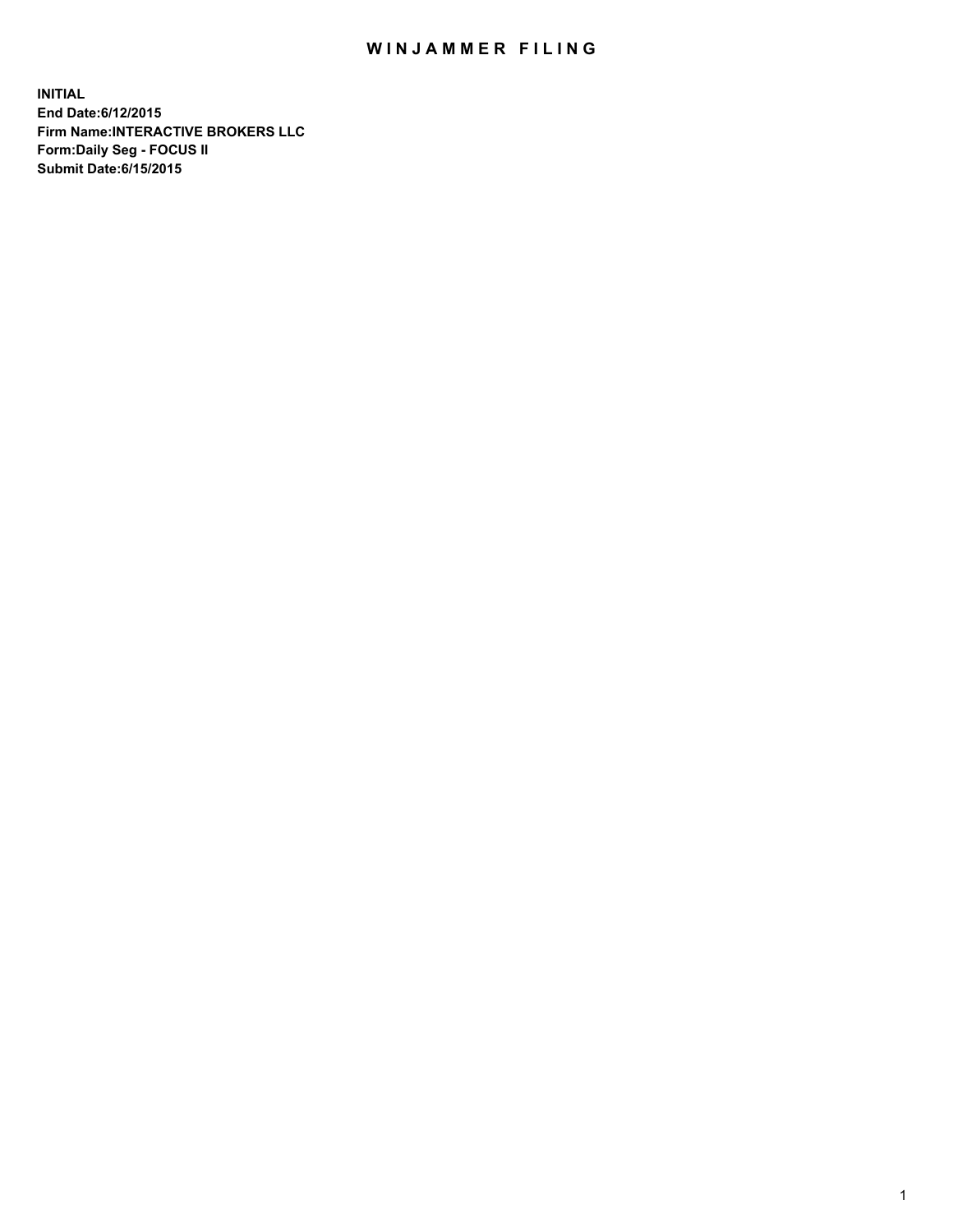## **INITIAL End Date:6/12/2015 Firm Name:INTERACTIVE BROKERS LLC Form:Daily Seg - FOCUS II Submit Date:6/15/2015 Daily Segregation - Cover Page**

| Name of Company<br><b>Contact Name</b><br><b>Contact Phone Number</b><br><b>Contact Email Address</b>                                                                                                                                                                                                                          | <b>INTERACTIVE BROKERS LLC</b><br><b>Michael Ellman</b><br>203-422-8926<br>mellman@interactivebrokers.co<br>$m$ |
|--------------------------------------------------------------------------------------------------------------------------------------------------------------------------------------------------------------------------------------------------------------------------------------------------------------------------------|-----------------------------------------------------------------------------------------------------------------|
| FCM's Customer Segregated Funds Residual Interest Target (choose one):<br>a. Minimum dollar amount: ; or<br>b. Minimum percentage of customer segregated funds required:% ; or<br>c. Dollar amount range between: and; or<br>d. Percentage range of customer segregated funds required between:% and%.                         | <u>0</u><br><u>0</u><br>155,000,000 245,000,000<br>0 <sub>0</sub>                                               |
| FCM's Customer Secured Amount Funds Residual Interest Target (choose one):<br>a. Minimum dollar amount: ; or<br>b. Minimum percentage of customer secured funds required:% ; or<br>c. Dollar amount range between: and; or<br>d. Percentage range of customer secured funds required between:% and%.                           | <u>0</u><br>0<br>80,000,000 120,000,000<br>0 <sub>0</sub>                                                       |
| FCM's Cleared Swaps Customer Collateral Residual Interest Target (choose one):<br>a. Minimum dollar amount: ; or<br>b. Minimum percentage of cleared swaps customer collateral required:% ; or<br>c. Dollar amount range between: and; or<br>d. Percentage range of cleared swaps customer collateral required between:% and%. | $\overline{\mathbf{0}}$<br>$\underline{\mathbf{0}}$<br>0 <sub>0</sub><br>0 <sub>0</sub>                         |
| Current ANC:on<br><b>Broker Dealer Minimum</b><br>Debit/Deficit - CustomersCurrent AmountGross Amount<br>Domestic Debit/Deficit<br>Foreign Debit/Deficit                                                                                                                                                                       | <u>2,618,233,933 12-JUN-2015</u><br>306,842,589<br>67,321<br>64,510 0                                           |
| Debit/Deficit - Non CustomersCurrent AmountGross Amount<br>Domestic Debit/Deficit<br>Foreign Debit/Deficit<br>Proprietary Profit/Loss<br>Domestic Profit/Loss                                                                                                                                                                  | 0 <sub>0</sub><br>00<br><u>0</u>                                                                                |
| Foreign Profit/Loss<br>Proprietary Open Trade Equity<br>Domestic OTE<br>Foreign OTE<br><b>SPAN</b><br><b>Customer SPAN Calculation</b>                                                                                                                                                                                         | <u>0</u><br><u>0</u><br><u>0</u><br>1,370,758,583                                                               |
| Non-Customer SPAN Calcualation<br><b>Proprietary Capital Charges</b><br>Minimum Dollar Amount Requirement<br>Other NFA Dollar Amount Requirement                                                                                                                                                                               | 17,928,636<br><u>0</u><br>20,000,000 [7465]<br>22,280,734 [7475]                                                |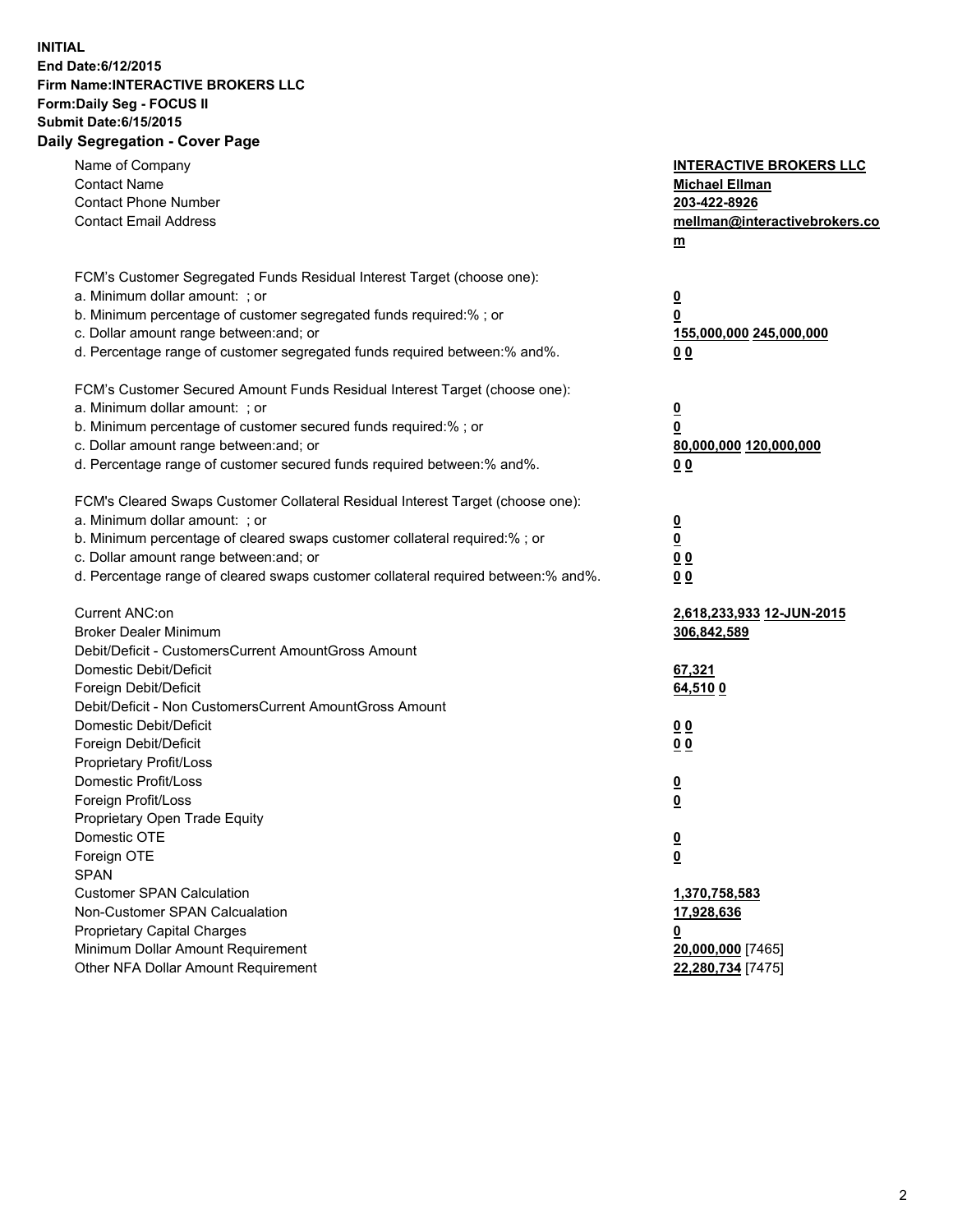## **INITIAL End Date:6/12/2015 Firm Name:INTERACTIVE BROKERS LLC Form:Daily Seg - FOCUS II Submit Date:6/15/2015 Daily Segregation - Secured Amounts**

|     | Daily Jegiegation - Jeculed Aniounts                                                                       |                                          |
|-----|------------------------------------------------------------------------------------------------------------|------------------------------------------|
|     | Foreign Futures and Foreign Options Secured Amounts                                                        |                                          |
|     | Amount required to be set aside pursuant to law, rule or regulation of a foreign                           | $0$ [7305]                               |
|     | government or a rule of a self-regulatory organization authorized thereunder                               |                                          |
| 1.  | Net ledger balance - Foreign Futures and Foreign Option Trading - All Customers                            |                                          |
|     | A. Cash                                                                                                    | 544,907,264 [7315]                       |
|     | B. Securities (at market)                                                                                  | $0$ [7317]                               |
| 2.  | Net unrealized profit (loss) in open futures contracts traded on a foreign board of trade                  | 6,860,910 [7325]                         |
| 3.  | Exchange traded options                                                                                    |                                          |
|     | a. Market value of open option contracts purchased on a foreign board of trade                             | 57,920 [7335]                            |
|     | b. Market value of open contracts granted (sold) on a foreign board of trade                               | -57,102 [7337]                           |
| 4.  | Net equity (deficit) (add lines 1.2. and 3.)                                                               | 551,768,992 [7345]                       |
| 5.  | Account liquidating to a deficit and account with a debit balances - gross amount                          | 64,510 [7351]                            |
|     | Less: amount offset by customer owned securities                                                           | 0 [7352] 64,510 [7354]                   |
| 6.  | Amount required to be set aside as the secured amount - Net Liquidating Equity                             | 551,833,502 [7355]                       |
|     | Method (add lines 4 and 5)                                                                                 |                                          |
| 7.  | Greater of amount required to be set aside pursuant to foreign jurisdiction (above) or line                | 551,833,502 [7360]                       |
|     | 6.                                                                                                         |                                          |
|     | FUNDS DEPOSITED IN SEPARATE REGULATION 30.7 ACCOUNTS                                                       |                                          |
| 1.  | Cash in banks                                                                                              |                                          |
|     | A. Banks located in the United States                                                                      | $0$ [7500]                               |
|     | B. Other banks qualified under Regulation 30.7                                                             | 0 [7520] 0 [7530]                        |
| 2.  | Securities                                                                                                 |                                          |
|     | A. In safekeeping with banks located in the United States                                                  | 490,899,360 [7540]                       |
|     | B. In safekeeping with other banks qualified under Regulation 30.7                                         | 0 [7560] 490,899,360 [7570]              |
| 3.  | Equities with registered futures commission merchants                                                      |                                          |
|     | A. Cash                                                                                                    | $0$ [7580]                               |
|     | <b>B.</b> Securities                                                                                       | $0$ [7590]                               |
|     | C. Unrealized gain (loss) on open futures contracts                                                        | $0$ [7600]                               |
|     | D. Value of long option contracts                                                                          | $0$ [7610]                               |
|     | E. Value of short option contracts                                                                         | 0 [7615] 0 [7620]                        |
| 4.  | Amounts held by clearing organizations of foreign boards of trade                                          |                                          |
|     | A. Cash                                                                                                    | $0$ [7640]                               |
|     | <b>B.</b> Securities                                                                                       | $0$ [7650]                               |
|     | C. Amount due to (from) clearing organization - daily variation                                            | $0$ [7660]                               |
|     | D. Value of long option contracts                                                                          | $0$ [7670]                               |
|     | E. Value of short option contracts                                                                         | 0 [7675] 0 [7680]                        |
| 5.  | Amounts held by members of foreign boards of trade                                                         |                                          |
|     | A. Cash                                                                                                    | 185,066,219 [7700]                       |
|     | <b>B.</b> Securities                                                                                       | $0$ [7710]                               |
|     | C. Unrealized gain (loss) on open futures contracts                                                        | 30,170,842 [7720]                        |
|     | D. Value of long option contracts                                                                          | 57,928 [7730]                            |
|     | E. Value of short option contracts                                                                         | <u>-57,101</u> [7735] 215,237,888 [7740] |
| 6.  | Amounts with other depositories designated by a foreign board of trade                                     | 0 [7760]                                 |
| 7.  | Segregated funds on hand                                                                                   | $0$ [7765]                               |
| 8.  | Total funds in separate section 30.7 accounts                                                              | 706,137,248 [7770]                       |
| 9.  | Excess (deficiency) Set Aside for Secured Amount (subtract line 7 Secured Statement<br>Page 1 from Line 8) | 154,303,746 [7380]                       |
| 10. | Management Target Amount for Excess funds in separate section 30.7 accounts                                | 80,000,000 [7780]                        |
| 11. | Excess (deficiency) funds in separate 30.7 accounts over (under) Management Target                         | 74,303,746 [7785]                        |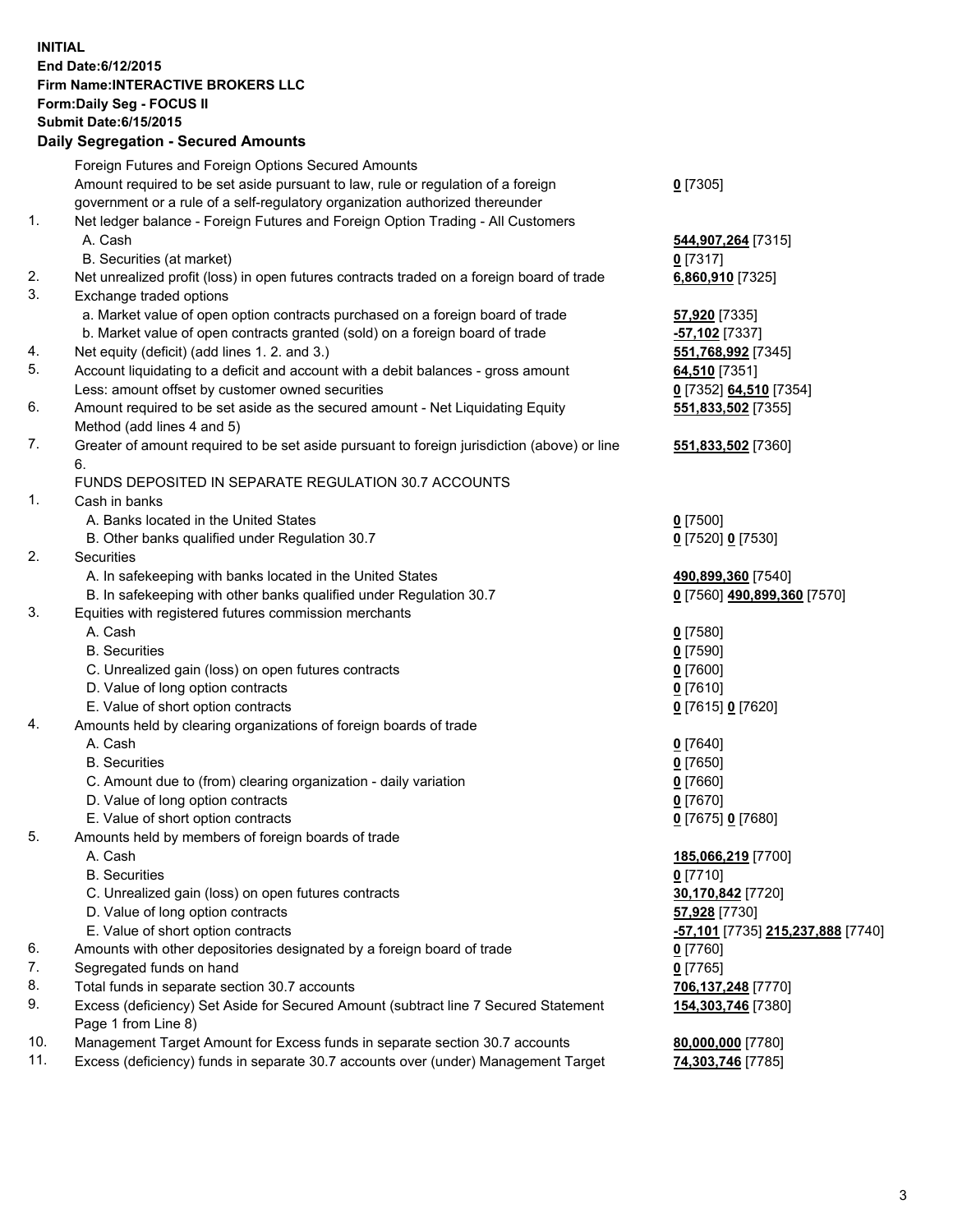**INITIAL End Date:6/12/2015 Firm Name:INTERACTIVE BROKERS LLC Form:Daily Seg - FOCUS II Submit Date:6/15/2015 Daily Segregation - Segregation Statement** SEGREGATION REQUIREMENTS(Section 4d(2) of the CEAct) 1. Net ledger balance A. Cash **2,616,186,590** [7010] B. Securities (at market) **0** [7020] 2. Net unrealized profit (loss) in open futures contracts traded on a contract market **-59,632,955** [7030] 3. Exchange traded options A. Add market value of open option contracts purchased on a contract market **117,422,911** [7032] B. Deduct market value of open option contracts granted (sold) on a contract market **-154,495,277** [7033] 4. Net equity (deficit) (add lines 1, 2 and 3) **2,519,481,269** [7040] 5. Accounts liquidating to a deficit and accounts with debit balances - gross amount **67,321** [7045] Less: amount offset by customer securities **0** [7047] **67,321** [7050] 6. Amount required to be segregated (add lines 4 and 5) **2,519,548,590** [7060] FUNDS IN SEGREGATED ACCOUNTS 7. Deposited in segregated funds bank accounts A. Cash **229,654,042** [7070] B. Securities representing investments of customers' funds (at market) **1,513,853,363** [7080] C. Securities held for particular customers or option customers in lieu of cash (at market) **0** [7090] 8. Margins on deposit with derivatives clearing organizations of contract markets A. Cash **12,408,831** [7100] B. Securities representing investments of customers' funds (at market) **112,044,892** [7110] C. Securities held for particular customers or option customers in lieu of cash (at market) **0** [7120] 9. Net settlement from (to) derivatives clearing organizations of contract markets **-29,476** [7130] 10. Exchange traded options A. Value of open long option contracts **2,485,153** [7132] B. Value of open short option contracts **-7,240,597** [7133] 11. Net equities with other FCMs A. Net liquidating equity **-16,560,090** [7140] B. Securities representing investments of customers' funds (at market) **882,487,893** [7160] C. Securities held for particular customers or option customers in lieu of cash (at market) **0** [7170] 12. Segregated funds on hand **0** [7150] 13. Total amount in segregation (add lines 7 through 12) **2,729,104,011** [7180] 14. Excess (deficiency) funds in segregation (subtract line 6 from line 13) **209,555,421** [7190] 15. Management Target Amount for Excess funds in segregation **155,000,000** [7194]

16. Excess (deficiency) funds in segregation over (under) Management Target Amount Excess

**54,555,421** [7198]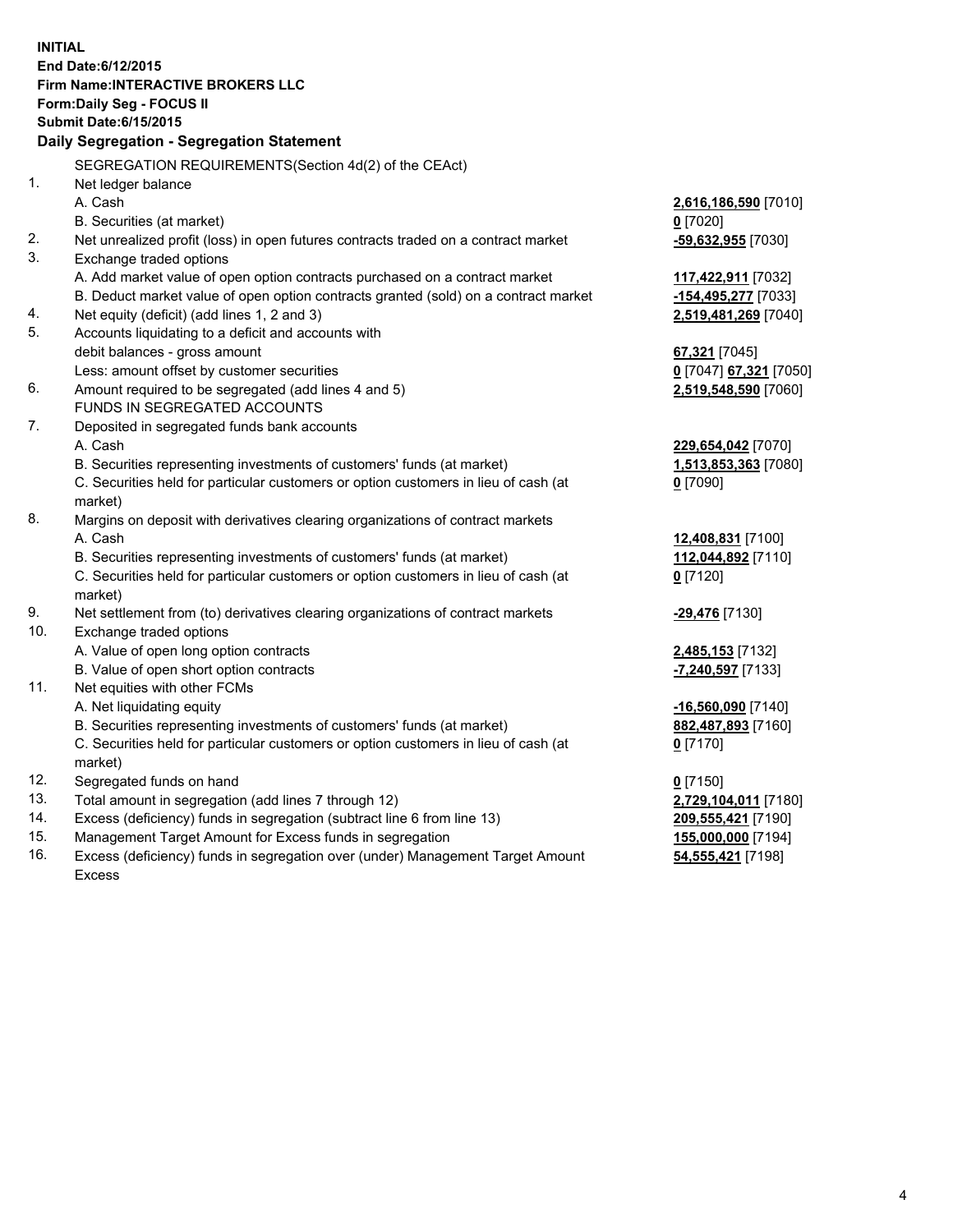## **INITIAL End Date:6/12/2015 Firm Name:INTERACTIVE BROKERS LLC Form:Daily Seg - FOCUS II Submit Date:6/15/2015 Daily Segregation - Supplemental**

| $\blacksquare$           | Total gross margin deficiencies - Segregated Funds Origin                              | 5,995,461 [9100]  |
|--------------------------|----------------------------------------------------------------------------------------|-------------------|
| $\overline{\phantom{a}}$ | Total gross margin deficiencies - Secured Funds Origin                                 | 12,430,233 [9101] |
| $\blacksquare$           | Total gross margin deficiencies - Cleared Swaps Customer Collateral Funds Origin       | $0$ [9102]        |
| $\blacksquare$           | Total gross margin deficiencies - Noncustomer and Proprietary Accounts Origin          | 0 [9103]          |
| $\blacksquare$           | Total number of accounts contributing to total gross margin deficiencies - Segregated  | 368 [9104]        |
|                          | Funds Origin                                                                           |                   |
| $\blacksquare$           | Total number of accounts contributing to total gross margin deficiencies - Secured     | 113 [9105]        |
|                          | Funds Origin                                                                           |                   |
| $\blacksquare$           | Total number of accounts contributing to the total gross margin deficiencies - Cleared | $0$ [9106]        |
|                          | Swaps Customer Collateral Funds Origin                                                 |                   |
| $\blacksquare$           | Total number of accounts contributing to the total gross margin deficiencies -         | $0$ [9107]        |
|                          | Noncustomer and Proprietary Accounts Origin                                            |                   |
| $\overline{\phantom{a}}$ | Upload a copy of the firm's daily margin report the FCM uses to issue margin calls     |                   |
|                          | which corresponds with the reporting date.                                             |                   |
|                          |                                                                                        |                   |

20150612 Commodity Margin Deficiency Report Upload.xlsx